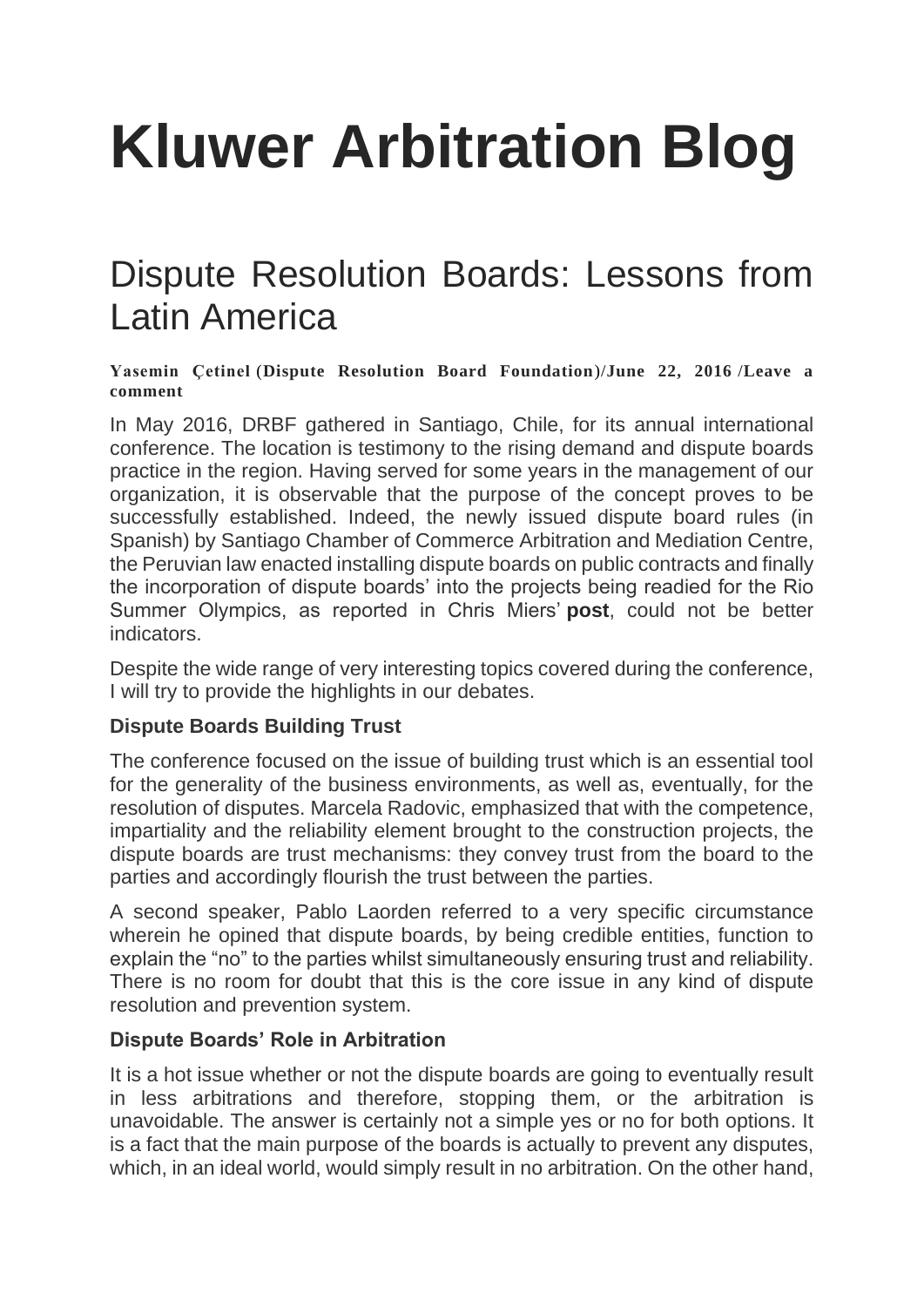arbitration is avoidable. Therefore the answer is somewhere in between. As we are not in an ideal world, in practice the dispute boards may be considered as complementing arbitration.

Macarena Letelier remarked this in her speech, by later underlining, "there is no competition" between dispute boards and arbitration. The function of complementing should be by eliminating a good level of disputes at dispute board level and leaving the ultimately unsolvable ones to arbitration. After all, who would not like an arbitration with less boxes and in a faster mode?

Another point was on the difference in the competences of two concepts. Indeed, different sets of skills are necessary for dispute board and arbitration procedures. The first one requires a substantial technical knowledge on the nature of the dispute and practical solutions whilst the other requires theoretical – and most of the times procedural – depth. To that end, I would note that throughout the conference repeat emphasis was placed on the fact that the process dispute board should be simple, fast and effective. Likewise, some voiced criticism over certain institutional dispute board rules which are very detailed and which resemble arbitration rules. I myself would emphasize that the tendency is that dispute board mechanism should not be a pre-arbitration trial so as to perform and function optimally.

During discussions elaborating the dispute resolution process overall, we heard complaints on the length and cost of arbitration which may then be followed by setting aside procedures that may additionally take years in some countries. At that point, an interesting question was asked from the audience: why not combining dispute boards directly with courts, skipping the arbitration? This is an interesting proposal, yet quite radical. Very briefly, it will surely bring speed to dispute resolution, however the principle of "due process" will also be a concern. There should be a balance between the two. At this stage, strengthening the provisionally "binding" nature of the dispute board decisions seems to be a more preferable option than wholly skipping the arbitration.

#### **Dispute Boards Compared to Mediators**

Last highlight of the conference was indeed a discussion in the advance workshop. While debating on the discretion and authority of dispute boards with regard to the conduct of dispute board proceedings, the question arose: what if we empower the dispute board with authority to act as mediators? I should remind all here that if parties agree, dispute boards may meet parties ex-parte, especially in case of informal recommendations.

Nevertheless, we had a reply from one of our participants who emphasized that the "distance" and "reliability" of the dispute board vis-à-vis the parties may be hampered with such informal ex-parte meetings. The participant added that in countries that do not have an amicable settlement culture and that are newcomers to alternative dispute resolution method altogether (such as eastern Europe and Middle East), dispute boards may work because they are considered as experts and approached by the parties with respect (which is